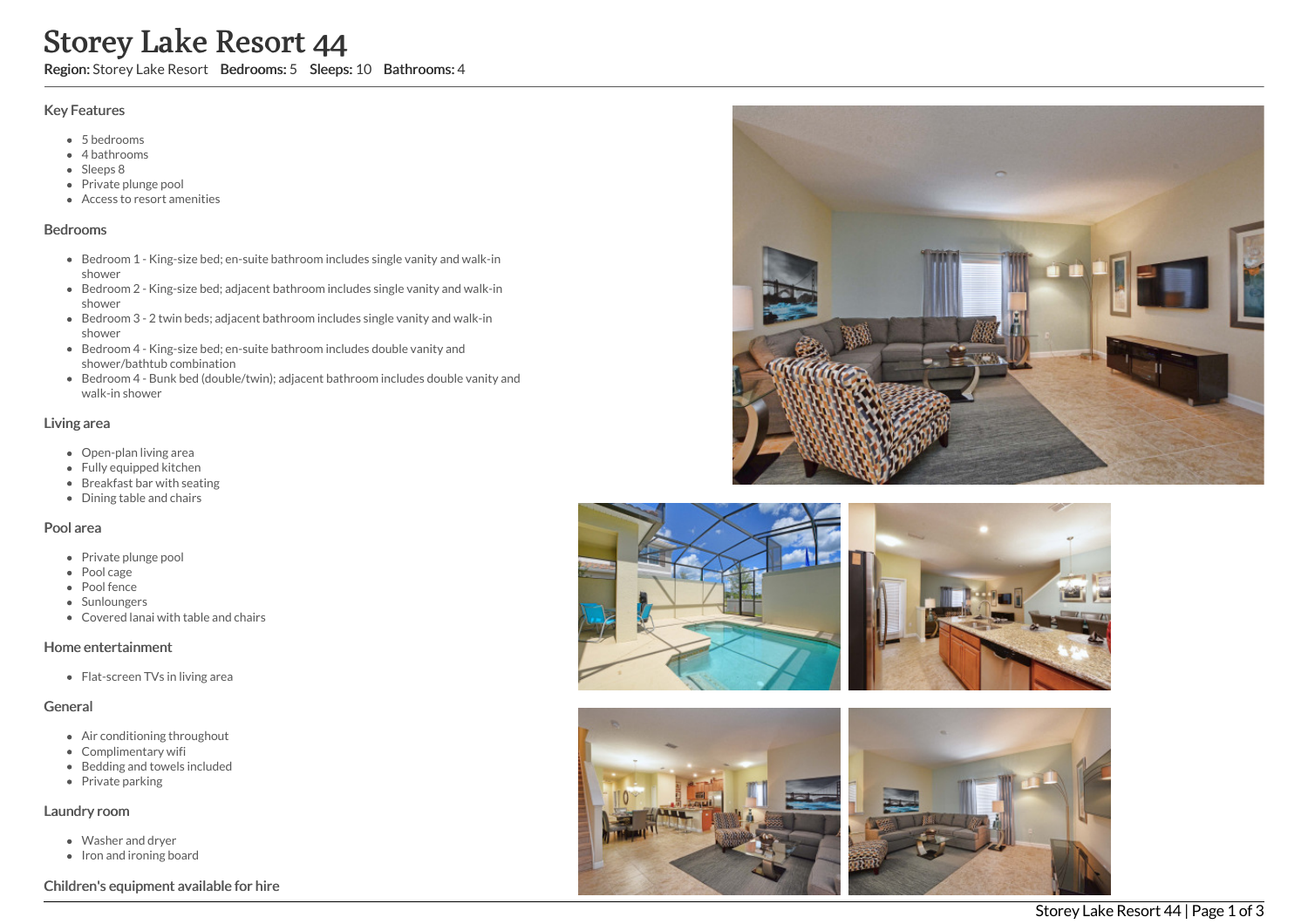- $\bullet$  Crib
- Stroller
- $\bullet$  High chair
- Pack and play

## Resort facilities

Ideally located right off Osceola Parkway in Kissimmee and with easy access to Orlando $\tilde{A}$ ¢â,¬â"¢s major attractions, Storey Lake Resort offers 5-star amenities and lake views. Guests can enjoy full use of the clubhouse along with the communal resort style pool and lazy river. Additional facilities include a 9-hole mini golf course, sand volleyball courts, a fitness center and an internet cafe. Adults can enjoy a drink at the poolside Tiki Bar whilst kids will love the on-site ice cream shop. If you are a fan of watersports, there are kayaks available to use on the lakes. Being just 20 minutes from Orlando International Airport this resort is a fantastic choice for your next vacation.

## Places of interest

- Supermarket 1 mile
- $\bullet$  Shopping mall 2 miles
- Disney World 5 miles
- Seaworld 7 miles
- Universal Studios 10 miles
- Legoland 37 miles
- Airport 17 miles
- Beaches 69 miles